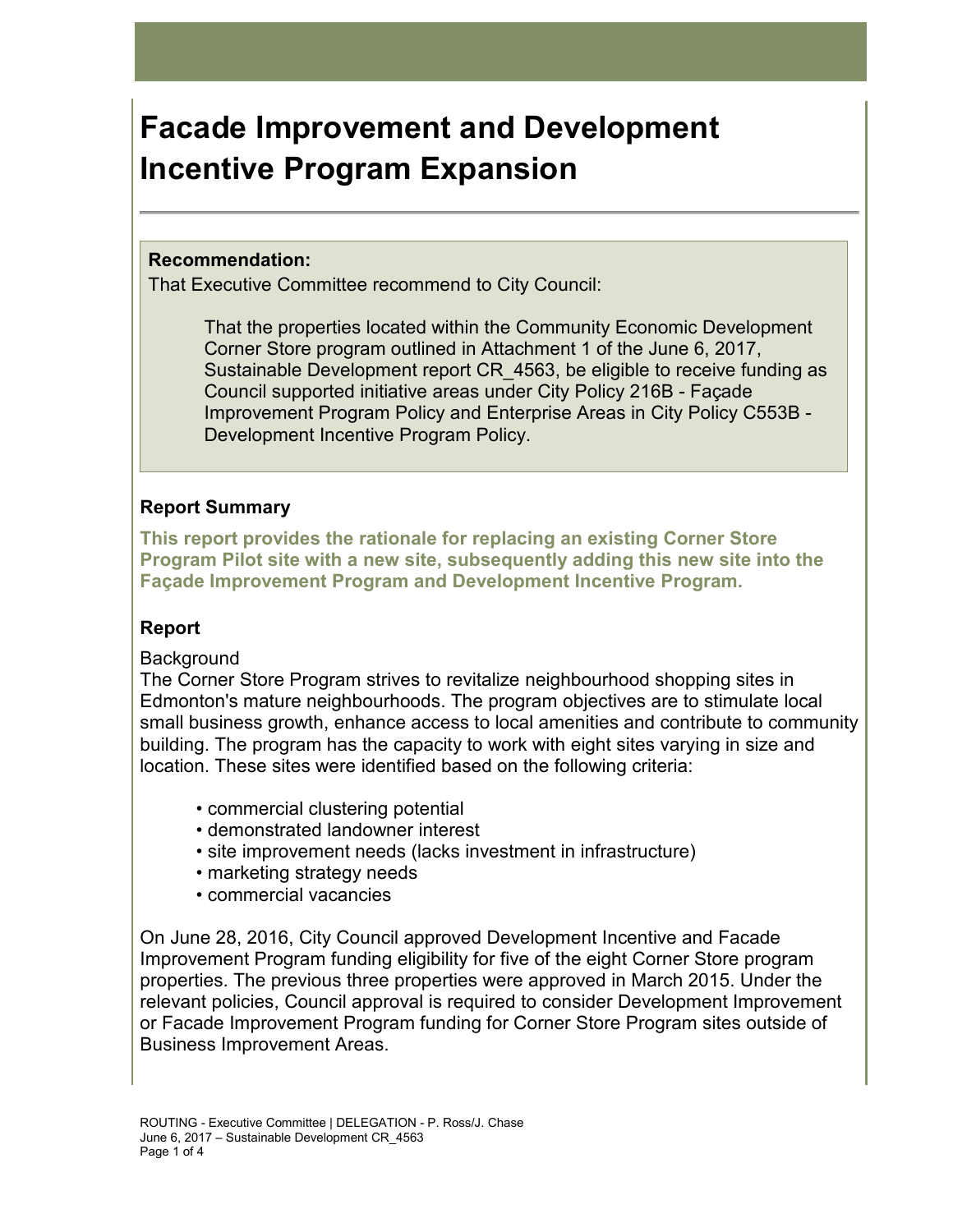The eight approved sites include Ritchie (96 Street and 76 Avenue), Elmwood (166 Street and 83 Avenue), Newton (54 Street and 121 Avenue), Belvedere (65 Street and 132 Avenue), Calder (119 Street and 129 Avenue), Eastwood (82 Street and 119 Avenue), Forest Heights (79 Street and 101 Avenue) and Patricia Heights (156 Street and 76 Avenue).

Recent developments require that one of the previously selected properties (Forest Heights) be removed from the Façade Improvement Program and Development Incentive Program and a different property be included in its place. There has been a recent change of ownership of this Corner Store site and the new owners have declined participation, citing other priorities. The Forest Heights site will be considered for future iterations of the Corner Store Program.

Administration is therefore seeking the authority to offer funding from the Façade Improvement Program and Development Incentive Program to a commercial property in the neighbourhood of Wellington. The Wellington site is located at 132 Street and 132 Avenue [\(Attachment 1](https://docs.google.com/document/d/1IMg-ZvhkGiEB1hbILihy8gedwQxjPnLaa7HrNBd8LA4/edit)) and meets the Corner Store program selection criteria previously identified.

Expanding the Façade Improvement Program and Development Incentive Program into the above pilot project has the potential to:

- Stimulate investment in these areas of need.
- Support the growth efforts of small businesses in these areas.
- Beautify and improve the pedestrian element of each area's streetscape.
- Enhance the revitalization efforts of our community partners.

# **Policy**

- City Policy C216B Façade Improvement Program Policy
- City Policy C553B Development Incentive Program Policy

# **Corporate Outcomes**

This report contributes to the corporate outcomes "Edmonton is attractive and compact", "Edmonton has a globally competitive and entrepreneurial business climate," and "Edmonton Region is a catalyst for industry and business growth." The recommendation supports investment to positively impact the outward appearance of commercial properties and contribute to sustainable business growth. This report also contributes to the corporate outcome "Edmontonians are connected to the city in which they live, work and play" as these programs support the attractiveness and vitality of local community shops and businesses.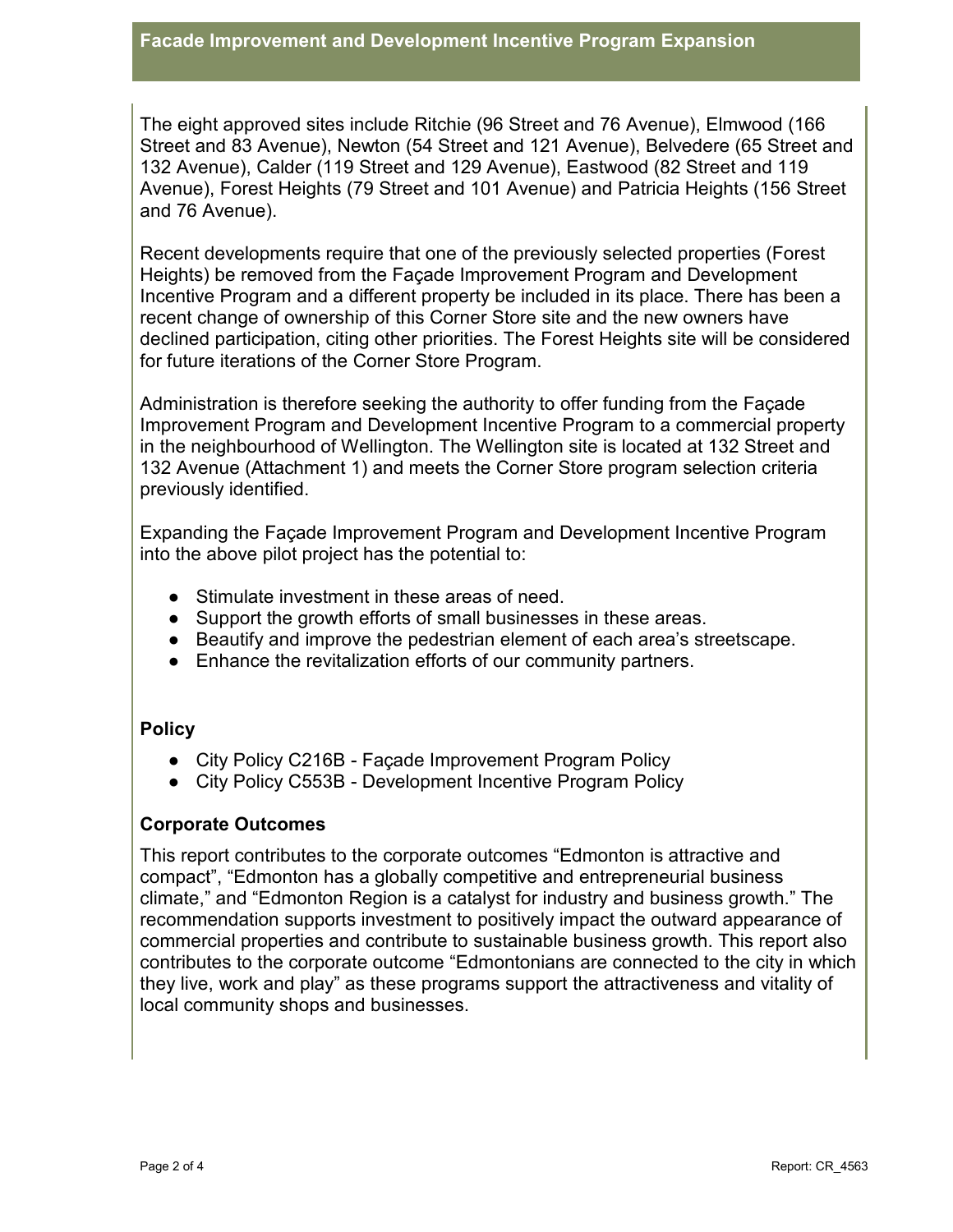#### **Risk Assessment**

| <b>Risk Element</b>                                                        | <b>Risk</b><br><b>Description</b>                                                                                                                                  | Likeli<br>-hood | Impact | <b>Risk</b><br><b>Score</b> | <b>Current</b><br><b>Mitigations</b>                             | <b>Potential</b><br><b>Future</b><br><b>Mitigations</b>                                    |
|----------------------------------------------------------------------------|--------------------------------------------------------------------------------------------------------------------------------------------------------------------|-----------------|--------|-----------------------------|------------------------------------------------------------------|--------------------------------------------------------------------------------------------|
| Leveraging<br>Community<br>Partnerships<br>with<br>Complex<br>Requirements | Community<br>partners may<br>lack resources<br>(financial,<br>technical,<br>organizational,<br>etc.) to assist<br>ın<br>achievement<br>of strategic<br>objectives. | $\overline{2}$  | 5      | <b>Medium</b>               | Continuous<br>collaboration<br>and<br>partnership<br>development | Decrease<br>timeline<br>between<br>acceptance<br>into program<br>and<br>implementati<br>on |

# **Budget/Financial Implications**

The removal of one site and the inclusion of another in its place will not affect ongoing operations of the Façade Improvement Program. It should be noted that the Development Incentive Program is currently fully subscribed with all funding dollars either paid out, under contract to projects in construction, or allocated to projects in contract negotiation. This applicant will potentially be considered for the Development Incentive Program, if funding becomes available in the future.

# **Metrics, Targets and Outcomes**

The metrics and intended outcomes important to determining areas of success for the Corner Store Pilot Program include a thriving place of commerce, businesses are busy, businesses are profitable, businesses are stable and businesses contribute to neighbourhood vitality. These outcomes are similar to the health indicators developed for the Business Improvement Areas, which measure the impact of community economic development strategies including façade improvement, marketing and local market engagement embedded in the Corner Store pilot program and Business Improvement Areas. Administration will measure the health indicators in late 2017, the data results will benchmark the impact of the economic development strategies and be used to set targets to measure future outcomes.